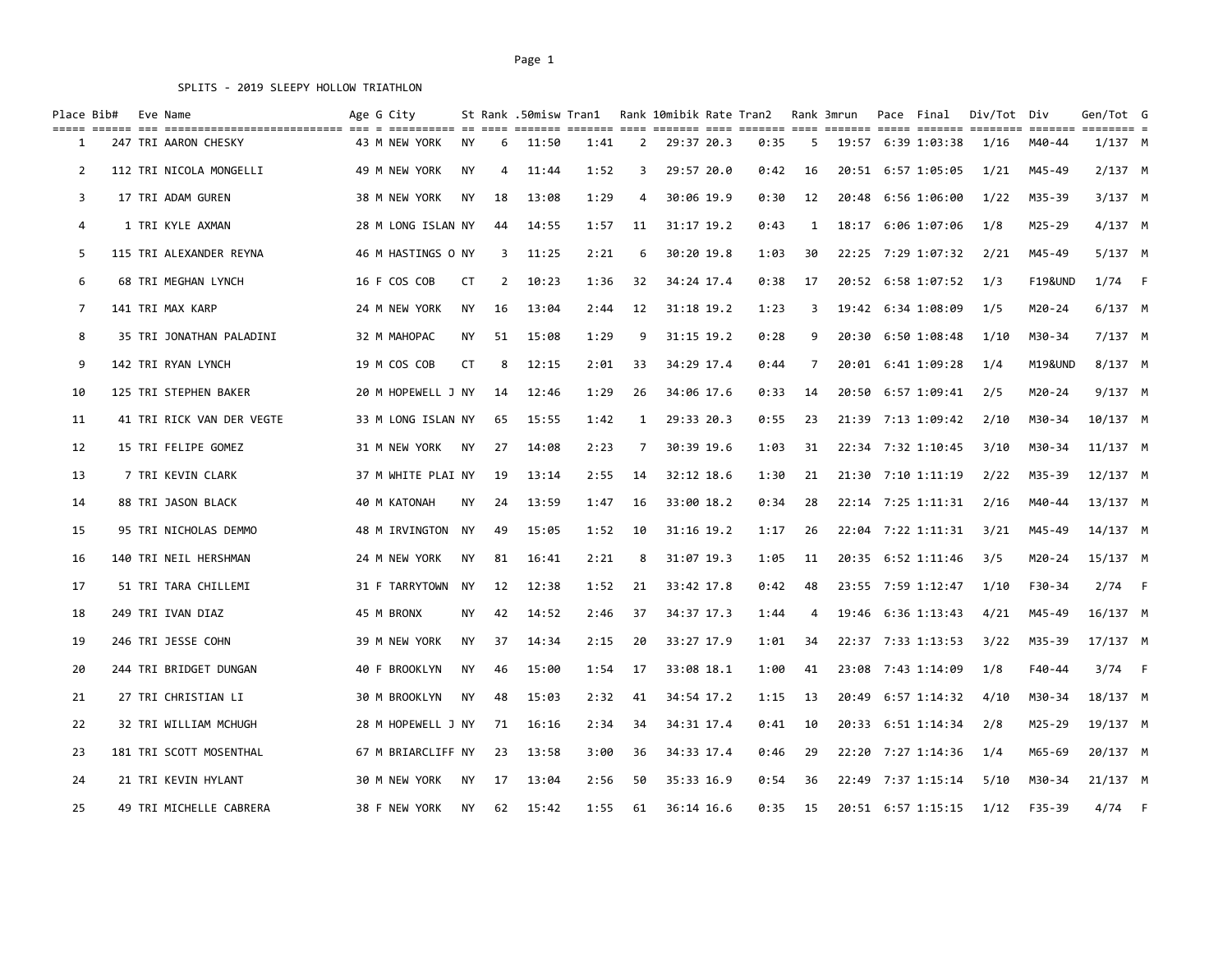| Place Bib# |  | Eve Name                 | Age G City             |           |      | St Rank .50misw Tran1 |      |    | Rank 10mibik Rate Tran2 |      |            | Rank 3mrun | Pace Final         | Div/Tot Div |            | Gen/Tot G<br>$=$ $=$ $=$ $=$ $=$ $=$ |  |
|------------|--|--------------------------|------------------------|-----------|------|-----------------------|------|----|-------------------------|------|------------|------------|--------------------|-------------|------------|--------------------------------------|--|
| 26         |  | 33 TRI GORDON MCLAUGHLIN | 38 M PELHAM            | NY        | 29   | 14:14                 | 2:50 | 31 | 34:20 17.5              | 0:54 | 43         |            | 23:12 7:44 1:15:28 | 4/22        | M35-39     | 22/137 M                             |  |
| 27         |  | 30 TRI ALAN LOWE         | 38 M BRONX             | ΝY        | 7    | 11:53                 | 2:20 | 28 | 34:13 17.5              | 1:21 | 78         | 25:43      | 8:35 1:15:29       | 5/22        | M35-39     | 23/137 M                             |  |
| 28         |  | 150 TRI RODRIGO SIMOES   | 24 M NEW YORK          | <b>NY</b> | 13   | 12:42                 | 3:26 | 55 | 35:48 16.8              | 1:06 | 37         |            | 22:53 7:38 1:15:53 | 4/5         | M20-24     | 24/137 M                             |  |
| 29         |  | 191 TRI GARY ZIMBERG     | 58 M SCARSDALE         | <b>NY</b> | 39   | 14:40                 | 4:29 | 49 | 35:32 16.9              | 1:35 | 6          | 20:00      | $6:40$ $1:16:14$   | 1/13        | M55-59     | 25/137 M                             |  |
| 30         |  | 44 TRI ERIK WHELAN       | 31 M NEW YORK          | ΝY        | -5   | 11:47                 | 2:37 | 24 | 34:00 17.6              |      | $0:53$ 112 | 27:09      | 9:03 1:16:24       | 6/10        | M30-34     | 26/137 M                             |  |
| 31         |  | 6 TRI CHRIS CAVANAUGH    | 29 M MOUNT VERN NY     |           | 50   | 15:05                 | 2:41 | 48 | 35:30 16.9              | 1:24 | 24         |            | 21:49 7:17 1:16:27 | 3/8         | M25-29     | 27/137 M                             |  |
| 32         |  | 83 TRI KIMBERLY TRACEY   | 29 F OSSINING          | <b>NY</b> | 9    | 12:28                 | 1:33 | 53 | 35:39 16.8              | 0:37 | 96         |            | 26:18 8:46 1:16:34 | 1/10        | $F25 - 29$ | $5/74$ F                             |  |
| 33         |  | 130 TRI JEFF BOYER       | 51 M TUCKAHOE          | ΝY        | 32   | 14:23                 | 2:03 | 22 | 33:47 17.8              | 0:44 | 79         |            | 25:43 8:35 1:16:38 | 1/19        | M50-54     | 28/137 M                             |  |
| 34         |  | 169 TRI ALAN GOLDS       | 61 M HASTINGS O NY     |           | 76   | 16:27                 | 3:13 | 15 | 32:58 18.2              | 1:19 | 40         |            | 23:06 7:42 1:16:59 | 1/13        | M60-64     | 29/137 M                             |  |
| 35         |  | 24 TRI OMAR KHEDR        | 29 M WOODSIDE          | NΥ        | 52   | 15:10                 | 2:00 | 94 | 38:38 15.5              | 2:24 | 2          |            | 19:03 6:21 1:17:13 | 4/8         | M25-29     | 30/137 M                             |  |
| 36         |  | 38 TRI JOHN REISMAN      | 31 M BRONXVILLE NY     |           | 30   | 14:17                 | 3:36 | 56 | 35:49 16.8              | 1:02 | 32         |            | 22:34 7:32 1:17:15 | 7/10        | M30-34     | 31/137 M                             |  |
| 37         |  | 108 TRI TIPHAINE MASSE   | 46 M LARCHMONT NY      |           | 38   | 14:35                 | 2:26 | 40 | 34:52 17.2              | 1:05 | 57         |            | 24:23 8:08 1:17:20 | 5/21        | M45-49     | 32/137 M                             |  |
| 38         |  | 80 TRI ADRIANA PENTZ     | 39 F TARRYTOWN         | NY        | 11   | 12:37                 | 2:18 | 58 | 35:54 16.7              | 0:47 | 85         |            | 25:52 8:38 1:17:27 | 2/12        | F35-39     | $6/74$ F                             |  |
| 39         |  | 82 TRI POLINA SAVELIEVA  | 37 F ASTORIA           | ΝY        | 84   | 17:00                 | 1:55 | 45 | 35:09 17.1              | 0:52 | 33         | 22:36      | 7:32 1:17:31       | 3/12        | F35-39     | $7/74$ F                             |  |
| 40         |  | 145 TRI AIDAN MORGAN     | 16 M WHITE PLAI NY     |           | 89   | 17:08                 | 3:30 | 43 | 35:02 17.1              | 1:07 | 18         |            | 20:53 6:58 1:17:39 | 2/4         | M19&UND    | 33/137 M                             |  |
| 41         |  | 184 TRI ROBERT RYAN      | 62 M TARRYTOWN         | NY        | 10   | 12:35                 | 3:05 | 52 | 35:39 16.8              | 1:22 | 71         | 25:16      | 8:26 1:17:54       | 2/13        | M60-64     | 34/137 M                             |  |
| 42         |  | 196 TRI ISABEL BURTON    | 40 F BROOKLYN          | <b>NY</b> | 43   | 14:54                 | 2:54 | 44 | 35:08 17.1              | 1:03 | 50         |            | 23:58 8:00 1:17:55 | 2/8         | F40-44     | $8/74$ F                             |  |
| 43         |  | 93 TRI NATHAN CRAY       | 41 M OLD GREENW CT     |           | 82   | 16:46                 | 2:52 | 29 | 34:14 17.5              | 1:12 | 44         |            | 23:14 7:45 1:18:16 | 3/16        | M40-44     | 35/137 M                             |  |
| 44         |  | 120 TRI JULIAN VINCENT   | 40 M IRVINGTON NY 101  |           |      | 17:32                 | 2:24 | 42 | 34:55 17.2              | 1:09 | 35         |            | 22:42 7:34 1:18:40 | 4/16        | M40-44     | 36/137 M                             |  |
| 45         |  | 176 TRI PATRICK LOBO     | 60 M NYACK             | <b>NY</b> | 60   | 15:40                 | 3:01 | 30 | 34:18 17.5              | 1:32 | 53         |            | 24:12 8:04 1:18:41 | 3/13        | M60-64     | 37/137 M                             |  |
| 46         |  | 85 TRI LAWLER WATKINS    | 29 F NEW YORK          | ΝY        | 57   | 15:32                 | 2:09 | 62 | 36:15 16.6              | 0:43 | 54         |            | 24:13 8:05 1:18:50 | 2/10        | $F25 - 29$ | $9/74$ F                             |  |
| 47         |  | 23 TRI DANIEL KASKAWITS  | 38 M IRVINGTON NY      |           | 26   | 14:07                 | 3:00 | 64 | 36:27 16.5              | 1:11 | 52         |            | 24:09 8:03 1:18:53 | 6/22        | M35-39     | 38/137 M                             |  |
| 48         |  | 31 TRI JOSEPH MAGLIANO   | 28 M PORT CHEST NY     |           | 34   | 14:24                 | 2:54 | 59 | 36:03 16.6              | 1:10 | 61         |            | 24:45 8:15 1:19:14 | 5/8         | M25-29     | 39/137 M                             |  |
| 49         |  | 135 TRI LUCAS FIGUEIREDO | 18 M SCARSDALE NY      |           | - 15 | 13:02                 | 3:10 | 75 | 37:30 16.0              | 0:36 | 74         |            | 25:20 8:27 1:19:37 | 3/4         | M19&UND    | 40/137 M                             |  |
| 50         |  | 22 TRI JARED JOHNSON     | 39 M BRIARCLIFF NY 133 |           |      | 18:50                 | 2:40 | 54 | 35:44 16.8              | 0:49 | 22         |            | 21:39 7:13 1:19:40 | 7/22        | M35-39     | 41/137 M                             |  |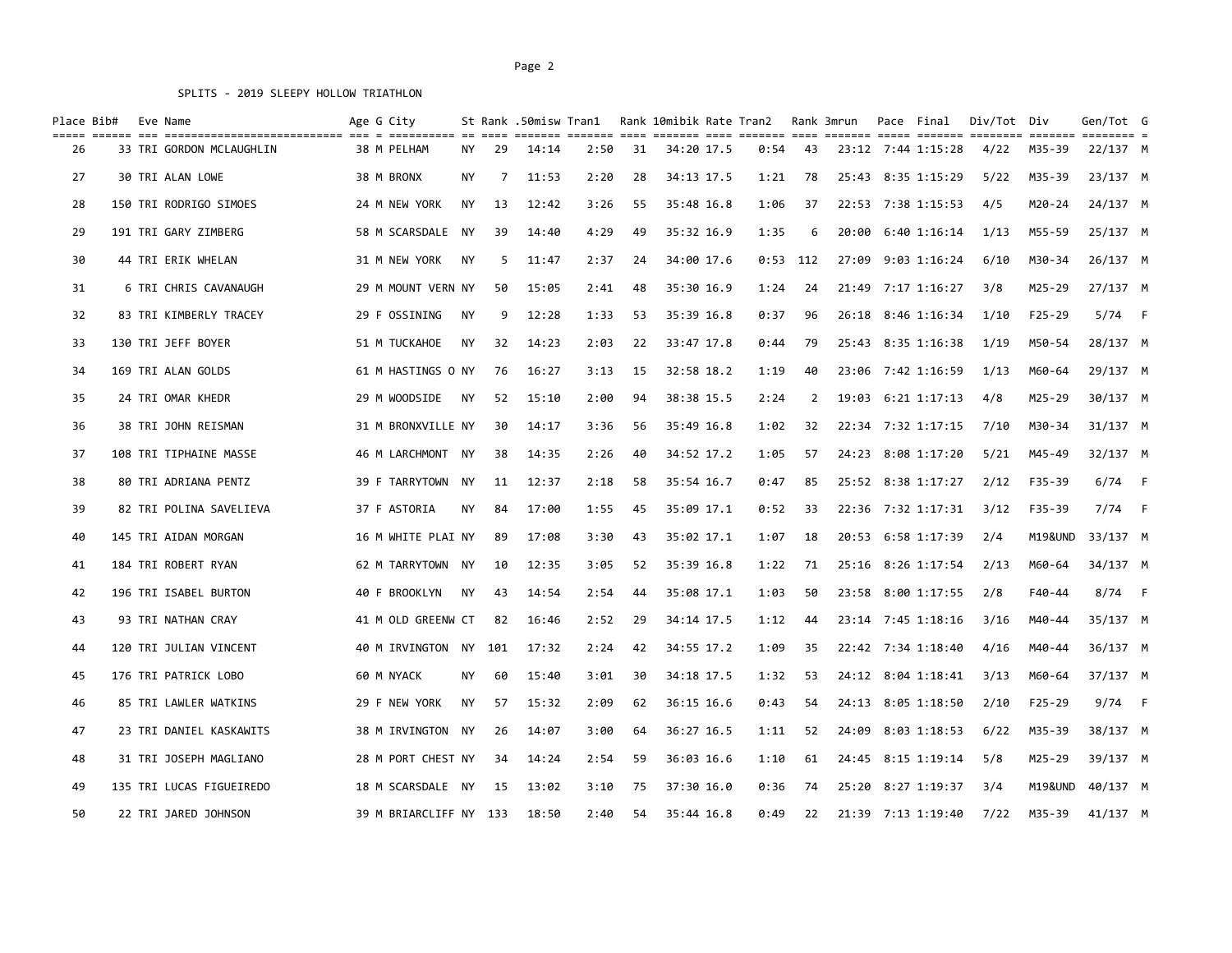| Place Bib# | Eve Name                       | Age G City             |           |        | St Rank .50misw Tran1 |               |            | Rank 10mibik Rate Tran2 |            |      |            | Rank 3mrun | Pace Final               | Div/Tot | Div        | Gen/Tot G  |  |
|------------|--------------------------------|------------------------|-----------|--------|-----------------------|---------------|------------|-------------------------|------------|------|------------|------------|--------------------------|---------|------------|------------|--|
| 51         | 152 TRI SEVERIANO VIGIL        | 24 M NEW YORK          |           | NY 107 | 17:41                 | 3:26          | 81         |                         | 37:46 15.9 | 0:41 | 8          | 20:20      | 6:47 1:19:52             | 5/5     | M20-24     | 42/137 M   |  |
| 52         | 144 TRI CLOVIS MASSE           | 17 M LARCHMONT NY      |           | 80     | 16:37                 | 2:48          | 63         |                         | 36:19 16.5 | 0:48 | 47         |            | 23:33 7:51 1:20:03       | 4/4     | M19&UND    | 43/137 M   |  |
| 53         | 187 TRI DANIEL TRIMBACH        | 64 M NEW YORK          | NY        | 33     | 14:23                 | 2:34          | 18         |                         | 33:09 18.1 |      | 1:21 130   |            | 28:38 9:33 1:20:03       | 4/13    | M60-64     | 44/137 M   |  |
| 54         | 42 TRI MATTHIEU VAN STRAATEN   | 39 M DOBBS FERR NY 116 |           |        | 18:05                 | 3:09          | 46         |                         | 35:14 17.0 | 0:51 | 39         |            | 23:01 7:41 1:20:19       | 8/22    | M35-39     | 45/137 M   |  |
| 55         | 92 TRI JOHN CONACE             | 48 M TARRYTOWN NY      |           | 79     | 16:36                 | 3:22          | 35         |                         | 34:32 17.4 | 0:53 | 68         |            | 25:05 8:22 1:20:26       | 6/21    | M45-49     | 46/137 M   |  |
| 56         | 87 TRI MARC BARRACHIN          | 47 M IRVINGTON NY      |           | 86     | 17:01                 | 2:27          | 47         |                         | 35:27 16.9 | 0:46 | 72         |            | 25:17 8:26 1:20:56       | 7/21    | M45-49     | 47/137 M   |  |
| 57         | 25 TRI SAMUEL LANGER           | 29 M TARRYTOWN NY      |           | 47     | 15:02                 | 2:54          | 76         |                         | 37:32 16.0 | 0:47 | 65         |            | 24:52 8:18 1:21:05       | 6/8     | M25-29     | 48/137 M   |  |
| 58         | 139 TRI KENNETH HARRIS         | 54 M GREENWICH CT      |           | 22     | 13:58                 | 3:25          | 13         |                         | 31:24 19.1 | 1:17 | 162        |            | 31:17 10:26 1:21:19      | 2/19    | M50-54     | 49/137 M   |  |
| 59         | 9 TRI MARC DAIGLE              | 34 M BROOKLYN          | NY        | 36     | 14:30                 | 3:24          | 5          |                         | 30:16 19.8 | 1:14 | 172        |            | 32:36 10:52 1:21:57      | 8/10    | M30-34     | 50/137 M   |  |
| 60         | 146 TRI CIRO RODRIGUES DE MELL | 51 M SCARSDALE NY      |           | 67     | 16:01                 | 3:46          | 38         |                         | 34:43 17.3 | 1:36 | 91         |            | 26:09 8:43 1:22:13       | 3/19    | M50-54     | 51/137 M   |  |
| 61         | 124 TRI MARK ANNETT            | 53 M RYE               | <b>NY</b> | 41     | 14:50                 | 3:16          | 65         |                         | 36:30 16.4 |      | $1:11$ 100 |            | 26:38 8:53 1:22:23       | 4/19    | M50-54     | 52/137 M   |  |
| 62         | 148 TRI THOMAS SANDLER         | 54 M TARRYTOWN         | NY        | 94     | 17:15                 | 4:16          | 25         |                         | 34:05 17.6 | 1:14 | 86         |            | 25:56 8:39 1:22:44       | 5/19    | M50-54     | 53/137 M   |  |
| 63         | 132 TRI THOMAS DOUGHERTY       | 54 M HICKSVILLE NY     |           | 93     | 17:12                 | 2:45          | 89         |                         | 38:12 15.7 | 1:22 | 45         |            | 23:16 7:46 1:22:46       | 6/19    | M50-54     | 54/137 M   |  |
| 64         | 39 TRI MAX ROBERTS             | 26 M NEW YORK          | NY        | 45     | 15:00                 | 3:35          | 92         |                         | 38:30 15.6 | 1:52 | 51         |            | 24:07 8:03 1:23:02       | 7/8     | M25-29     | 55/137 M   |  |
| 65         | 47 TRI MADDY BERKMAN           | 26 F LONG ISLAN NY     |           | 21     | 13:30                 | 2:47          | 98         |                         | 39:09 15.3 | 1:12 | 102        |            | 26:43 8:55 1:23:19       | 3/10    | $F25 - 29$ | 10/74 F    |  |
| 66         | 90 TRI ROBERT BURLESON         | 42 M WHITE PLAI NY     |           | 35     |                       | 14:26 1:19:37 |            |                         |            | 0:47 | 88         | 26:00      | 8:40 1:23:25             | 5/16    | M40-44     | 56/137 M   |  |
| 67         | 101 TRI ANTONIO GONZALES JR    | 40 M SCARSDALE NY 129  |           |        | 18:32                 | 2:51          | 23         |                         | 33:50 17.7 | 1:20 | 108        | 27:00      | 9:00 1:23:32             | 6/16    | M40-44     | 57/137 M   |  |
| 68         | 3 TRI DANIIL BLINOV            | 39 M NEW YORK          |           | NY 111 | 17:46                 | 4:04          | 104        |                         | 39:33 15.2 | 1:17 | 19         |            | 20:59 7:00 1:23:37       | 9/22    | M35-39     | 58/137 M   |  |
| 69         | 73 TRI JOAN MCKAY              | 39 F TUCKAHOE          |           | NY 144 | 19:22                 | 2:25          | - 79       |                         | 37:46 15.9 | 1:00 | 42         |            | 23:11 7:44 1:23:42       | 4/12    | F35-39     | $11/74$ F  |  |
| 70         | 222 TRI LORI FISHMAN           | 52 F CHAPPAQUA NY      |           | 70     | 16:12                 | 2:48          | 67         |                         | 36:42 16.3 | 1:19 | 105        |            | 26:49 8:56 1:23:47       | 1/14    | F50-54     | $12/74$ F  |  |
| 71         | 133 TRI ANDREW DOWNES          | 50 M IRVINGTON NY      |           | 20     | 13:16                 |               | $3:07$ 100 |                         | 39:21 15.2 |      | 1:33 110   | 27:04      | 9:02 1:24:19             | 7/19    | M50-54     | 59/137 M   |  |
| 72         | 18 TRI TERRENCE HAMILTON       | 37 M LONG ISLAN NY 110 |           |        | 17:44                 |               | $3:40$ 102 |                         | 39:28 15.2 | 1:23 | 27         |            | 22:11 7:24 1:24:24 10/22 |         | M35-39     | 60/137 M   |  |
| 73         | 134 TRI PAUL EGAN              | 52 M STONY POIN NY     |           | - 78   | 16:31                 | 4:42          | 39         |                         | 34:46 17.3 | 2:04 | 97         |            | 26:26 8:49 1:24:27       | 8/19    | M50-54     | 61/137 M   |  |
| 74         | 96 TRI WILLIAM ELKINS          | 45 M HIGHLAND M NY 134 |           |        | 18:51                 |               | 2:06 121   |                         | 40:29 14.8 | 1:22 | 25         |            | 21:52 7:18 1:24:38       | 8/21    | M45-49     | $62/137$ M |  |
| 75         | 131 TRI JOHN BRINE             | 51 M HASTINGS O NY 138 |           |        | 19:02                 | 1:48          | 91         |                         | 38:14 15.7 | 0:58 | 62         |            | 24:48 8:16 1:24:48       | 9/19    | M50-54     | 63/137 M   |  |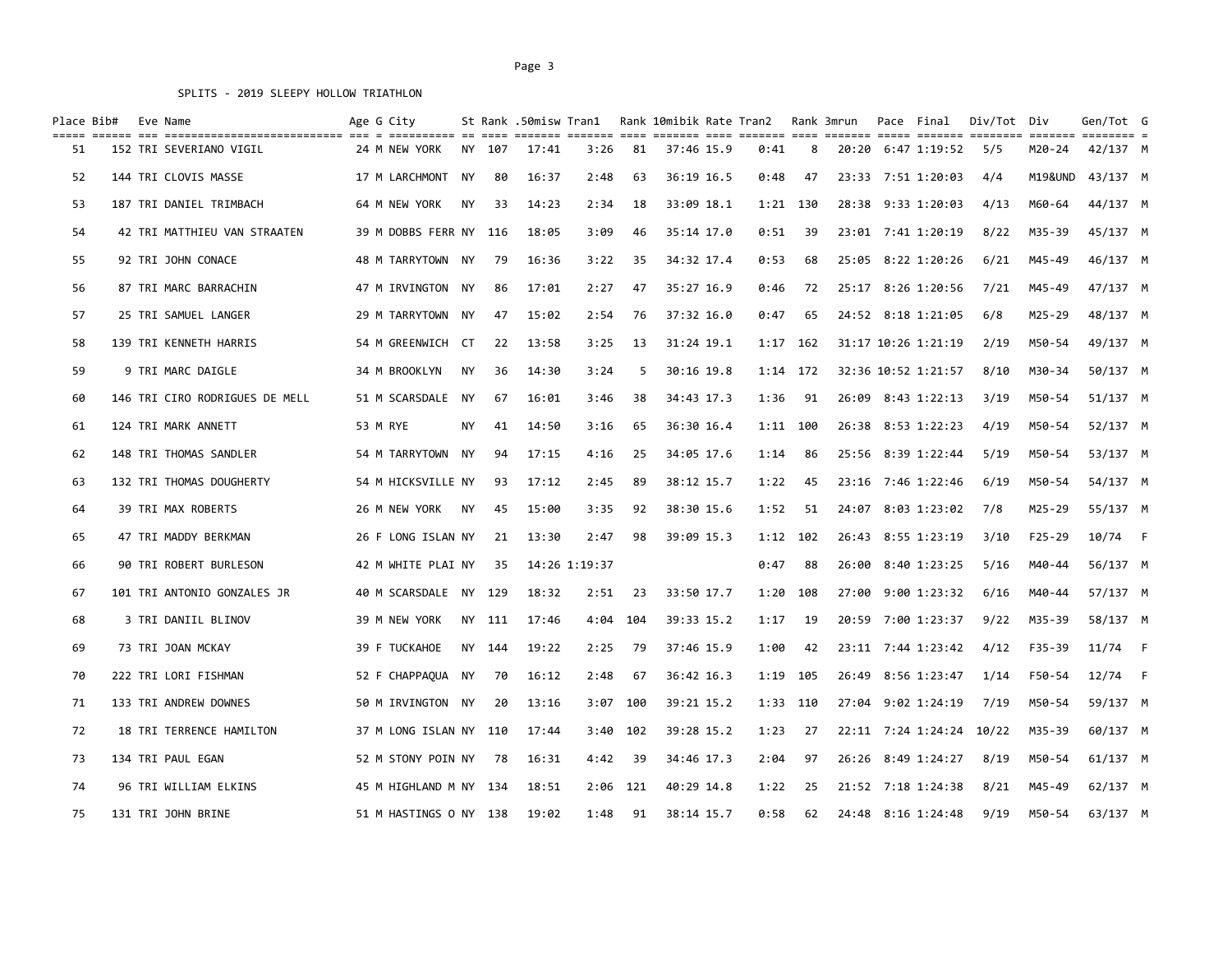| Place Bib# |  | Eve Name                    | Age G City<br>=========== == ==== |           |        | St Rank .50misw Tran1 |      |            | Rank 10mibik Rate Tran2 |          |            | Rank 3mrun | Pace Final                | Div/Tot Div |            | Gen/Tot G<br>$=$ ======== |      |
|------------|--|-----------------------------|-----------------------------------|-----------|--------|-----------------------|------|------------|-------------------------|----------|------------|------------|---------------------------|-------------|------------|---------------------------|------|
| 76         |  | 40 TRI KEVIN SYLVESTER      | 39 M OSSINING                     |           | NY 145 | 19:26                 | 2:44 | 60         | 36:03 16.6              | 0:54     | 77         |            | 25:43 8:35 1:24:49        | 11/22       | M35-39     | 64/137 M                  |      |
| 77         |  | 67 TRI AMY LUCAS            | 33 F ARDSLEY                      |           | NY 109 | 17:43                 | 4:34 | 86         | 37:55 15.8              | 1:12     | 46         |            | 23:31 7:51 1:24:53        | 2/10        | F30-34     | $13/74$ F                 |      |
| 78         |  | 143 TRI JOHN MALONE         | 52 M IRVINGTON NY 150             |           |        | 19:45                 | 3:07 | 27         | 34:13 17.5              | 1:16     | 99         |            | 26:36 8:52 1:24:56 10/19  |             | M50-54     | 65/137 M                  |      |
| 79         |  | 220 TRI LINDSAY FARRELL     | 62 F OSSINING                     | NY.       | 74     | 16:25                 | 3:10 | 51         | 35:38 16.8              |          | 1:58 119   |            | 27:54 9:18 1:25:02        | 1/2         | F60-64     | 14/74                     | F    |
| 80         |  | 57 TRI GWEN GIRAUD          | 39 F LARCHMONT                    |           | NY 120 | 18:15                 |      | $5:02$ 117 | 40:04 15.0              | 0:39     | 20         |            | 21:08 7:03 1:25:05        | 5/12        | F35-39     | $15/74$ F                 |      |
| 81         |  | 225 TRI JOAN LYNCH          | 54 F COS COB                      | CT        | 31     | 14:20                 | 3:15 | 90         | 38:13 15.7              |          | 1:31 126   |            | 28:30 9:30 1:25:47        | 2/14        | F50-54     | 16/74 F                   |      |
| 82         |  | 129 TRI NATE BOOKER         | 53 M TARRYTOWN NY                 |           | 98     | 17:22                 | 2:20 | 71         | 36:54 16.3              |          | 1:12 125   |            | 28:19 9:27 1:26:05 11/19  |             | M50-54     | 66/137 M                  |      |
| 83         |  | 116 TRI JOHN ROBILOTTO      | 45 M TARRYTOWN NY                 |           | 61     | 15:41                 | 3:23 | 84         | 37:52 15.8              |          | $0:46$ 131 |            | 28:39 9:33 1:26:19        | 9/21        | M45-49     | 67/137 M                  |      |
| 84         |  | 86 TRI ALEXIS APPERT        | 41 M LARCHMONT NY 130             |           |        | 18:38                 |      |            |                         |          |            |            | 1:26:22                   | 7/16        | M40-44     | 68/137 M                  |      |
| 85         |  | 63 TRI YI-FAN HSIAO         | 25 F NEW YORK                     |           | NY 100 | 17:29                 | 3:06 | 70         | 36:49 16.3              |          | $0:57$ 123 |            | 28:16 9:26 1:26:35        | 4/10        | $F25 - 29$ | $17/74$ F                 |      |
| 86         |  | 78 TRI FUNMILAYO OLUDAIYE   | 31 F NEW YORK                     | <b>NY</b> | 97     | 17:21                 |      | $3:18$ 124 | 40:41 14.7              | 0:52     | 59         |            | 24:31 8:11 1:26:41        | 3/10        | F30-34     | 18/74                     | $-F$ |
| 87         |  | 55 TRI JESSICA EVANS        | 35 F NEW YORK                     | <b>NY</b> | 69     | 16:11                 | 3:04 | 122        | 40:30 14.8              | 0:54     | 90         |            | 26:06 8:42 1:26:44        | 6/12        | F35-39     | 19/74                     | F    |
| 88         |  | 46 TRI BRUNA BARRETO        | 29 F NEW YORK                     |           | NY 104 | 17:37                 | 3:23 | 82         | 37:51 15.9              | 1:16 106 |            |            | 26:49 8:57 1:26:56        | 5/10        | $F25 - 29$ | 20/74 F                   |      |
| 89         |  | 136 TRI EDINARDO FIGUEIREDO | 53 M SCARSDALE                    | <b>NY</b> | 28     | 14:09                 | 2:39 | 93         | 38:36 15.5              | 1:15     | 149        |            | 30:21 10:07 1:26:59       | 12/19       | M50-54     | 69/137 M                  |      |
| 90         |  | 117 TRI TOBY RUSSELL        | 47 M BRIARCLIFF NY                |           | 58     | 15:34                 |      | $4:11$ 138 | 42:12 14.2              | 1:27     | 49         |            | 23:56 7:59 1:27:18        | 10/21       | M45-49     | 70/137 M                  |      |
| 91         |  | 11 TRI PEDRO DIAS           | 31 M SUNNYSIDE NY 172             |           |        | 21:55                 | 4:26 | 19         | 33:20 18.0              | 1:24     | 98         |            | 26:27 8:49 1:27:29        | 9/10        | M30-34     | 71/137 M                  |      |
| 92         |  | 251 TRI NICK MITCHELL       | 60 M HAWTHORNE NY                 |           | 91     | 17:08                 |      | $3:33$ 115 | 39:58 15.0              | 0:38     | 94         |            | 26:16 8:46 1:27:32        | 5/13        | M60-64     | 72/137 M                  |      |
| 93         |  | 100 TRI DANIEL GONZALES     | 42 M ORADELL                      |           | NJ 119 | 18:12                 |      | $3:22$ 105 | 39:35 15.2              | 1:44     | 64         |            | 24:52 8:18 1:27:43        | 8/16        | M40-44     | 73/137 M                  |      |
| 94         |  | 153 TRI MICHAEL VITALE      | 52 M IRVINGTON NY                 |           | 85     | 17:01                 |      | 4:07 112   | 39:49 15.1              | 1:07     | 87         |            | 25:58 8:40 1:28:00        | 13/19       | M50-54     | 74/137 M                  |      |
| 95         |  | 235 TRI POLLY WRIGHT        | 65 F EASTCHESTE NY                |           | 68     | 16:09                 | 2:47 | 69         | 36:48 16.3              |          | 1:18 156   |            | 31:01 10:21 1:28:01       | 1/1         | F65-69     | $21/74$ F                 |      |
| 96         |  | 99 TRI ZEKE FURER           | 44 M WHITE PLAI NY                |           | 54     | 15:21                 | 4:17 | 80         | 37:46 15.9              |          | 2:04 133   |            | 28:44 9:35 1:28:09        | 9/16        | M40-44     | 75/137 M                  |      |
| 97         |  | 186 TRI DWIGHT STEPHENS     | 66 M SCARSDALE NY 105             |           |        | 17:38                 |      | 4:30 111   | 39:48 15.1              | 1:57     | 58         |            | 24:29 8:10 1:28:19        | 2/4         | M65-69     | 76/137 M                  |      |
| 98         |  | 34 TRI DANIEL MUELLER       | 38 M ARDSLEY                      | ΝY        | 55     | 15:31                 |      | 2:44 170   | 46:40 12.9              | 0:36     | 38         |            | 22:59 7:40 1:28:28        | 12/22       | M35-39     | 77/137 M                  |      |
| 99         |  | 127 TRI PETER BARTOLACCI    | 52 M TARRYTOWN NY                 |           | 92     | 17:09                 | 2:40 | 66         | 36:39 16.4              | 0:57     | 160        |            | 31:07 10:23 1:28:29 14/19 |             | M50-54     | 78/137 M                  |      |
| 100        |  | 64 TRI OLIVIA KERR          | 28 F NEW YORK                     | NY.       | 88     | 17:06                 | 5:35 | 88         | 38:00 15.8              | 2:16     | 89         |            | 26:01 8:41 1:28:56        | 6/10        | $F25 - 29$ | 22/74                     | F    |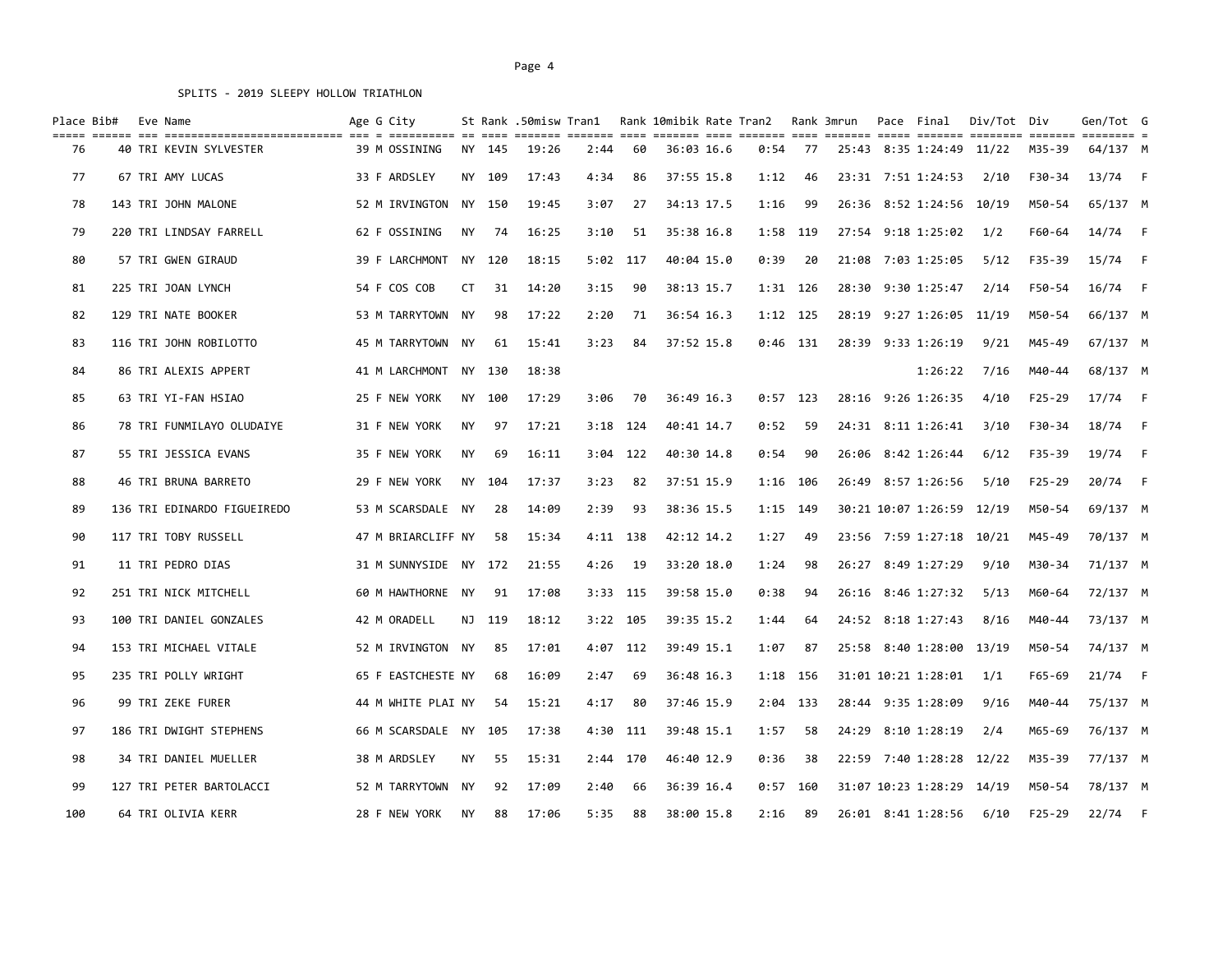| Place Bib# |  | Eve Name                     | Age G City<br>---------- -- ---- |           |        | St Rank .50misw Tran1 |      |            | Rank 10mibik Rate Tran2 |            |            | Rank 3mrun | Pace Final                | Div/Tot Div |            | Gen/Tot G<br>$=$ $=$ $=$ $=$ $=$ $=$ |                |
|------------|--|------------------------------|----------------------------------|-----------|--------|-----------------------|------|------------|-------------------------|------------|------------|------------|---------------------------|-------------|------------|--------------------------------------|----------------|
| 101        |  | 2 TRI THOMAS BLANCHARD       | 37 M ASTORIA                     | NY.       | 75     | 16:26                 |      | $2:16$ 133 | 41:47 14.4              |            | $0:54$ 120 | 27:59      | 9:20 1:29:20              | 13/22       | M35-39     | 79/137 M                             |                |
| 102        |  | 164 TRI SEAN CURTIS          | 57 M CHAPPAQUA NY 164            |           |        | 21:08                 | 3:15 | 103        | 39:32 15.2              | 1:12       | 56         | 24:19      | 8:07 1:29:23              | 2/13        | M55-59     | 80/137 M                             |                |
| 103        |  | 122 TRI SAMSON WISEMAN       | 47 M WHITE PLAI NY 142           |           |        | 19:11                 | 3:49 | 96         | 38:49 15.5              | 1:32       | 92         |            | 26:15 8:45 1:29:34 11/21  |             | M45-49     | 81/137 M                             |                |
| 104        |  | 160 TRI PAUL BROWNE          | 56 M EASTCHESTE NY 159           |           |        | 20:24                 | 5:09 | 73         | 37:09 16.2              | 1:24       | 93         |            | 26:16 8:46 1:30:20        | 3/13        | M55-59     | 82/137 M                             |                |
| 105        |  | 168 TRI LOUIS GOLDBERG       | 56 M LARCHMONT NY 143            |           |        | 19:19                 | 5:12 | 99         | 39:14 15.3              | 1:41       | 69         |            | 25:07 8:23 1:30:30        | 4/13        | M55-59     | 83/137 M                             |                |
| 106        |  | 178 TRI RICHARD MASTERSON    | 62 M DOBBS FERR                  |           | 106    | 17:40                 | 3:03 | 57         | 35:53 16.7              | $1:13$ 173 |            |            | 32:46 10:56 1:30:32       | 6/13        | M60-64     | 84/137 M                             |                |
| 107        |  | 102 TRI MICHAEL HANNA        | 47 M IRVINGTON NY                |           | 96     | 17:20                 | 2:55 | 95         | 38:41 15.5              | 1:00 151   |            |            | 30:39 10:13 1:30:33 12/21 |             | M45-49     | 85/137 M                             |                |
| 108        |  | 201 TRI KATHERINE FICALORA   | 47 F DOBBS FERR NY               |           | 63     | 15:45                 |      | $4:51$ 125 | 41:01 14.6              | $1:17$ 118 |            |            | 27:44 9:15 1:30:36        | 1/7         | $F45 - 49$ | 23/74 F                              |                |
| 109        |  | 151 TRI ANTHONY TRANGUCH     | 53 M NEW YORK                    |           | NY 149 | 19:40                 |      | $3:52$ 118 | 40:13 14.9              | 1:16       | 80         |            | 25:44 8:35 1:30:44 15/19  |             | M50-54     | 86/137 M                             |                |
| 110        |  | 192 TRI LARAH ALAMI          | 40 F TARRYTOWN                   | <b>NY</b> | 140    | 19:06                 |      | $2:57$ 113 | 39:55 15.0              | 1:48       | 111        |            | 27:07 9:03 1:30:51        | 3/8         | F40-44     | 24/74 F                              |                |
| 111        |  | 37 TRI JEFFREY PRICE         | 36 M HARRISON                    | NY.       | 40     | 14:43                 |      | $3:02$ 126 | 41:04 14.6              | 1:50       | 150        |            | 30:34 10:11 1:31:11 14/22 |             | M35-39     | 87/137 M                             |                |
| 112        |  | 147 TRI PAUL ROSENFIELD      | 51 M BRONX                       |           | NY 152 | 19:50                 | 5:54 | 108        | 39:42 15.1              | 1:37       | 55         |            | 24:15 8:05 1:31:15 16/19  |             | M50-54     | 88/137 M                             |                |
| 113        |  | 50 TRI SHIMENG CHENG         | 32 F NEW YORK                    |           | NY 177 | 22:39                 | 4:06 | 72         | 37:07 16.2              | 1:40       | 84         |            | 25:52 8:38 1:31:22        | 4/10        | F30-34     | 25/74 F                              |                |
| 114        |  | 213 TRI SALLY BRAID          | 59 F RYE                         |           | NY 115 | 18:04                 | 5:08 | 85         | 37:52 15.8              | 1:12 135   |            | 29:09      | 9:43 1:31:23              | 1/4         | F55-59     | 26/74                                | $\overline{F}$ |
| 115        |  | 20 TRI JASON HOCHFELDER      | 36 M PORT CHEST NY               |           | 53     | 15:16                 | 3:43 | 152        | 43:42 13.7              | 1:47       | 107        | 26:59      | 9:00 1:31:25 15/22        |             | M35-39     | 89/137 M                             |                |
| 116        |  | 234 TRI DIANA VETTORETTI     | 50 F ARMONK                      |           | NY 155 | 19:59                 | 4:07 | 120        | 40:17 14.9              | 1:24       | 82         |            | 25:46 8:36 1:31:31        | 3/14        | F50-54     | 27/74 F                              |                |
| 117        |  | 165 TRI CHRISTOPHER D'EMIC   | 56 M OSSINING                    |           | NY 153 | 19:51                 | 4:07 | 97         | 39:02 15.4              | 1:29       | 113        |            | 27:32 9:11 1:31:58        | 5/13        | M55-59     | 90/137 M                             |                |
| 118        |  | 138 TRI ROBYN GOLDBERG       | 19 F LARCHMONT                   | <b>NY</b> | 73     | 16:24                 |      | $3:13$ 141 | 42:30 14.1              | 1:00       | 134        |            | 28:57 9:39 1:32:01        | 2/3         | F19&UND    | 28/74                                | F              |
| 119        |  | 226 TRI ROSALIA MARCHIORI    | 52 F ASTORIA                     |           | NY 117 | 18:09                 |      | 2:54 129   | 41:35 14.4              |            | $0:57$ 129 |            | 28:34 9:32 1:32:08        | 4/14        | F50-54     | 29/74                                | $-F$           |
| 120        |  | 207 TRI JENNY THEROUX        | 41 F NEW YORK                    |           | NY 113 | 17:53                 |      | 2:49 127   | 41:12 14.6              | 1:47 127   |            |            | 28:31 9:31 1:32:09        | 4/8         | F40-44     | 30/74 F                              |                |
| 121        |  | 62 TRI EMILY HIRSHOWITZ      | 32 F PEEKSKILL NY 127            |           |        | 18:30                 |      | $3:20$ 132 | 41:39 14.4              |            | $2:13$ 101 |            | 26:42 8:54 1:32:21        | 5/10        | F30-34     | 31/74 F                              |                |
| 122        |  | 214 TRI DAKOTA BROWNE        | 20 F EASTCHESTE NY 136           |           |        | 18:57                 |      | 4:27 143   | 42:57 14.0              | 1:27       | 67         |            | 25:04 8:22 1:32:50        | 1/3         | F20-24     | 32/74 F                              |                |
| 123        |  | 118 TRI JOHN TRIPP           | 42 M PELHAM                      | NY.       | 56     | 15:32                 |      | 3:44 139   | 42:13 14.2              | 2:03       | 140        |            | 29:21 9:47 1:32:51 10/16  |             | M40-44     | 91/137 M                             |                |
| 124        |  | 29 TRI SEBASTIEN LINDENMAYER | 38 M BROOKLYN                    |           | NY 200 | 26:36                 | 2:18 | 87         | 37:59 15.8              | 0:30       | 83         |            | 25:50 8:37 1:33:11 16/22  |             | M35-39     | 92/137 M                             |                |
| 125        |  | 109 TRI DAMIEN MCGOUGH       | 42 M HARRISON                    |           | NY 114 | 18:03                 |      | $3:36$ 147 | 43:09 13.9              |            | $1:17$ 116 |            | 27:42 9:14 1:33:46 11/16  |             | M40-44     | 93/137 M                             |                |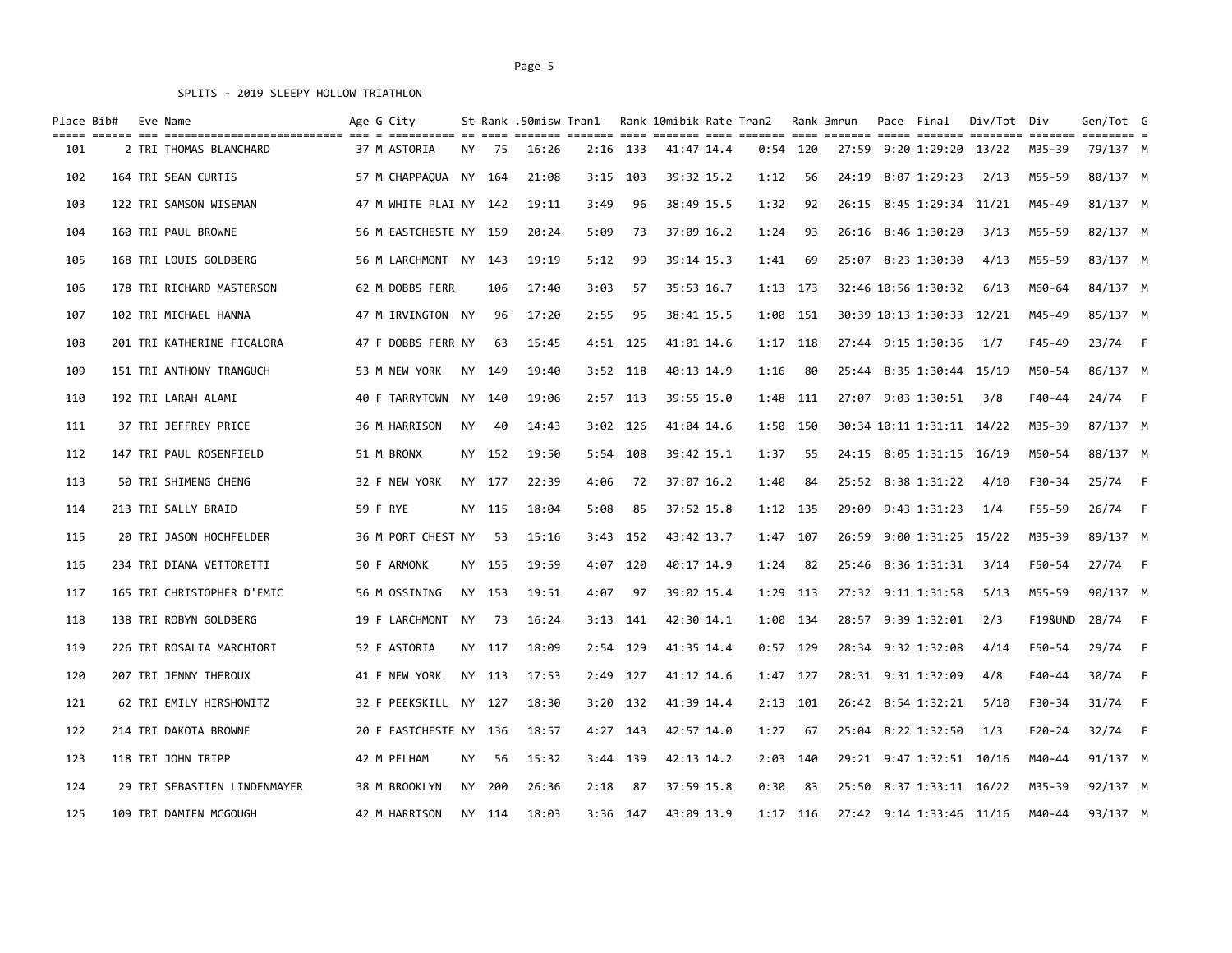| Place Bib# |  | Eve Name                  | Age G City             |           |        | St Rank .50misw Tran1 |      |            | Rank 10mibik Rate Tran2 |            |            | Rank 3mrun | Pace Final                | Div/Tot Div |          | Gen/Tot G<br>$=$ ======== |      |
|------------|--|---------------------------|------------------------|-----------|--------|-----------------------|------|------------|-------------------------|------------|------------|------------|---------------------------|-------------|----------|---------------------------|------|
| 126        |  | 137 TRI JAMES FLOYD       | 52 M TARRYTOWN NY 154  |           |        | 19:56                 | 4:32 | 77         | 37:43 15.9              |            | $2:12$ 141 |            | 29:29 9:50 1:33:50        | 17/19       | M50-54   | 94/137 M                  |      |
| 127        |  | 209 TRI REBECCA WALDMAN   | 40 F IRVINGTON NY      |           | 64     | 15:46                 | 2:50 | 179        | 48:18 12.4              | 0:42       | 95         |            | 26:18 8:46 1:33:52        | 5/8         | F40-44   | 33/74 F                   |      |
| 128        |  | 198 TRI KARINA EICHENBERG | 48 F CHAPPAQUA NY 166  |           |        | 21:16                 |      | 3:33 114   | 39:58 15.0              | 1:07 121   |            |            | 28:01 9:21 1:33:52        | 2/7         | F45-49   | 34/74                     | $-F$ |
| 129        |  | 53 TRI FRANCESCA DAVIDE   | 27 F OSSINING          | <b>NY</b> | 25     | 14:03                 |      | $3:24$ 163 | 44:25 13.5              | $1:15$ 157 |            |            | 31:05 10:22 1:34:11       | 7/10        | $F25-29$ | 35/74 F                   |      |
| 130        |  | 167 TRI JOHN FICALORA     | 58 M DOBBS FERR NY 132 |           |        | 18:40                 |      | $5:01$ 119 | 40:16 14.9              |            | $2:10$ 122 |            | 28:07 9:23 1:34:13        | 6/13        | M55-59   | 95/137 M                  |      |
| 131        |  | 128 TRI EVAN BENDER       | 54 M TARRYTOWN NY 141  |           |        | 19:09                 |      | $3:13$ 169 | 46:23 12.9              | 0:32       | 70         |            | 25:08 8:23 1:34:23 18/19  |             | M50-54   | 96/137 M                  |      |
| 132        |  | 19 TRI JONATHAN HILL      | 38 M ORADELL           |           | NJ 188 | 24:13                 |      | 3:17 109   | 39:43 15.1              | 1:39       | 81         |            | 25:45 8:35 1:34:36 17/22  |             | M35-39   | 97/137 M                  |      |
| 133        |  | 159 TRI JACOUES BRAND     | 59 M SCARSDALE NY      |           | 90     | 17:08                 | 3:30 | 128        | 41:30 14.5              | 1:42 154   |            |            | 30:55 10:19 1:34:43       | 7/13        | M55-59   | 98/137 M                  |      |
| 134        |  | 155 TRI JIM ADAMS         | 72 M ALTONA            |           | NY 160 | 20:39                 | 2:50 | 78         | 37:44 15.9              |            | $2:21$ 166 |            | 31:56 10:39 1:35:28       | 1/2         | M70+     | 99/137 M                  |      |
| 135        |  | 71 TRI KAITLYN MCHUGH     | 30 F TARRYTOWN         |           | NY 121 | 18:16                 |      | 2:22 156   | 44:05 13.6              | $0:53$ 144 |            |            | 30:01 10:01 1:35:34       | 6/10        | F30-34   | 36/74 F                   |      |
| 136        |  | 56 TRI SHELLEY GAO        | 31 F NEW YORK          |           | NY 128 | 18:30                 |      | 4:04 172   | 46:46 12.8              | 1:03       | 76         |            | 25:27 8:29 1:35:49        | 7/10        | F30-34   | 37/74 F                   |      |
| 137        |  | 228 TRI JANN MIRCHANDANI  | 51 F YORKTOWN H NY 124 |           |        | 18:23                 |      | $3:42$ 116 | 39:58 15.0              | 1:54       | 167        |            | 32:02 10:41 1:35:57       | 5/14        | F50-54   | 38/74 F                   |      |
| 138        |  | 221 TRI MARGERY FELLENZER | 53 F MIDDLETOWN NY 158 |           |        | 20:23                 |      | $5:32$ 148 | 43:23 13.8              | 1:24       | 73         |            | 25:20 8:27 1:35:59        | 6/14        | F50-54   | 39/74 F                   |      |
| 139        |  | 194 TRI ANNA BOELENS      | 42 F DOBBS FERR NY 147 |           |        | 19:38                 |      | $5:12$ 145 | 43:00 14.0              | 1:59       | 103        |            | 26:44 8:55 1:36:31        | 6/8         | F40-44   | 40/74                     | $-F$ |
| 140        |  | 163 TRI TOM CONNELL       | 60 M PLEASANTVI NY 126 |           |        | 18:28                 |      | 4:31 160   | 44:14 13.6              | 1:45 115   |            |            | 27:37 9:13 1:36:34        | 7/13        | M60-64   | 100/137 M                 |      |
| 141        |  | 28 TRI IGNACIO LINARES    | 35 M BROOKLYN          |           | NY 173 | 22:00                 | 4:20 | 107        | 39:41 15.1              | 1:29       | 137        |            | 29:15 9:45 1:36:43        | 18/22       |          | M35-39 101/137 M          |      |
| 142        |  | 212 TRI RACHEL ARNOLD     | 50 F PLEASANTVI NY     |           | 99     | 17:29                 |      | 4:07 173   | 46:51 12.8              | 1:44       | 109        |            | 27:03 9:01 1:37:11        | 7/14        | F50-54   | 41/74 F                   |      |
| 143        |  | 61 TRI EILEEN HICKEY      | 37 F YONKERS           |           | NY 205 | 27:26                 | 4:26 | 106        | 39:37 15.1              | 1:22       | 63         |            | 24:49 8:17 1:37:40        | 7/12        | F35-39   | 42/74                     | $-F$ |
| 144        |  | 215 TRI MARION BURCH      | 50 F IRVINGTON NY 102  |           |        | 17:32                 |      | 3:31 134   | 41:54 14.3              | 1:19 179   |            |            | 33:28 11:10 1:37:42       | 8/14        | F50-54   | 43/74 F                   |      |
| 145        |  | 107 TRI JOSEPH LOPARRINO  | 47 M VALHALLA          |           | NY 190 | 25:03                 | 4:22 | 74         | 37:12 16.1              |            | $2:27$ 132 |            | 28:41 9:34 1:37:42 13/21  |             |          | M45-49 102/137 M          |      |
| 146        |  | 171 TRI JACK HERSHMAN     | 64 M CHAPPAQUA NY 162  |           |        | 20:46                 | 4:23 | 68         | 36:42 16.3              |            | $2:14$ 180 |            | 33:42 11:14 1:37:45       | 8/13        |          | M60-64 103/137 M          |      |
| 147        |  | 200 TRI DENYSE FECTEAU    | 45 F PLEASANTVI NY 169 |           |        | 21:44                 |      | $3:28$ 137 | 42:09 14.2              | 1:21 139   |            |            | 29:17 9:46 1:37:57        | 3/7         | F45-49   | 44/74 F                   |      |
| 148        |  | 179 TRI DOUGLAS MCCLURE   | 55 M IRVINGTON NY 163  |           |        | 21:03                 |      | $3:24$ 135 | 41:57 14.3              | 1:42 145   |            |            | 30:05 10:02 1:38:10       | 8/13        | M55-59   | 104/137 M                 |      |
| 149        |  | 104 TRI STEFAN JACEWICZ   | 48 M GARWOOD           |           | NJ 77  | 16:28                 |      | 5:32 110   | 39:44 15.1              |            | 5:29 161   |            | 31:15 10:25 1:38:27 14/21 |             |          | M45-49 105/137 M          |      |
| 150        |  | 177 TRI LUIS MARQUEZ      | 57 M SCARSDALE NY 137  |           |        | 19:01                 |      | $3:18$ 146 | 43:00 14.0              |            | 1:42 168   |            | 32:04 10:42 1:39:04       | 9/13        |          | M55-59 106/137 M          |      |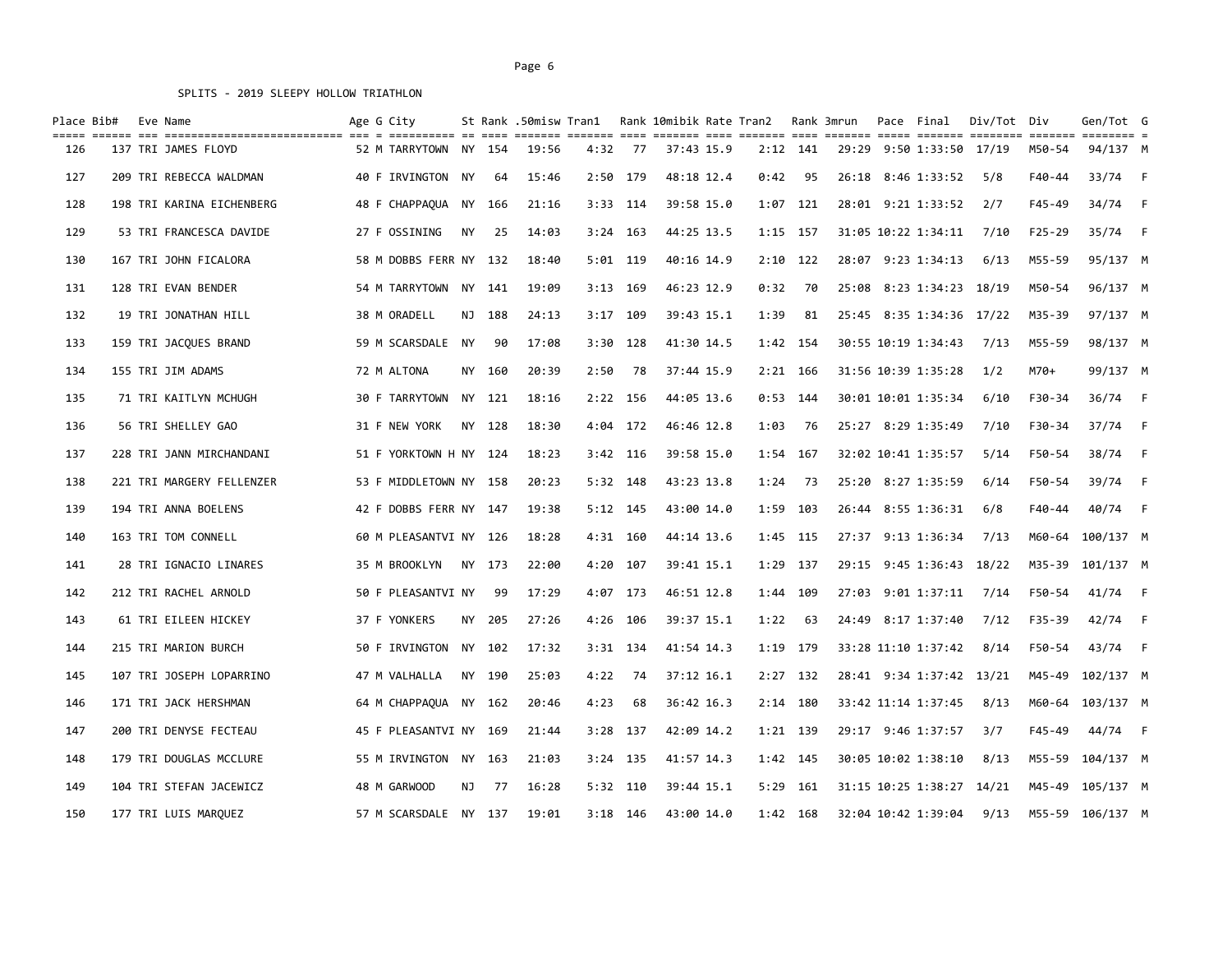| Place Bib# |  | Eve Name                       | Age G City             |        |       |            |     |            | St Rank .50misw Tran1   Rank 10mibik Rate Tran2   Rank 3mrun |            |  | Pace Final                | Div/Tot Div |        | Gen/Tot G<br>$=$ $=$ $=$ $=$ $=$ |      |
|------------|--|--------------------------------|------------------------|--------|-------|------------|-----|------------|--------------------------------------------------------------|------------|--|---------------------------|-------------|--------|----------------------------------|------|
| 151        |  | 193 TRI ALEJANDRA BADILLO-TAUB | 43 F TARRYTOWN NY 103  |        | 17:34 | 4:38 164   |     | 44:40 13.4 |                                                              | $1:18$ 155 |  | 30:59 10:20 1:39:07       | 7/8         | F40-44 | 45/74                            | $-F$ |
| 152        |  | 43 TRI ADAM WALDMAN            | 37 M IRVINGTON NY 171  |        | 21:54 | $4:15$ 150 |     | 43:29 13.8 |                                                              | $1:35$ 124 |  | 28:17 9:26 1:39:28 19/22  |             |        | M35-39 107/137 M                 |      |
| 153        |  | 69 TRI REBECCA MCATEER         | 37 F TARRYTOWN NY 125  |        | 18:27 | 3:54 174   |     | 46:54 12.8 |                                                              | 1:22 138   |  | 29:15 9:45 1:39:49        | 8/12        | F35-39 | 46/74                            | $-F$ |
| 154        |  | 230 TRI PIERRETTE PILLONE      | 51 F TARRYTOWN NY 123  |        | 18:22 | 4:08 166   |     | 45:43 13.1 |                                                              | 1:08 158   |  | 31:06 10:22 1:40:25       | 9/14        | F50-54 | 47/74                            | $-F$ |
| 155        |  | 48 TRI SARAH BRENNAN           | 32 F TARRYTOWN NY      | 59     | 15:39 | 3:14 189   |     | 50:45 11.8 |                                                              | $0:49$ 148 |  | 30:20 10:07 1:40:45       | 8/10        | F30-34 | 48/74 F                          |      |
| 156        |  | 161 TRI JAMES CAVANAUGH        | 59 M MOUNT VERN NY 156 |        | 19:59 | 5:35 149   |     | 43:24 13.8 |                                                              | 1:49 147   |  | 30:08 10:03 1:40:53 10/13 |             | M55-59 | 108/137 M                        |      |
| 157        |  | 166 TRI CHRISTOPHER ESPOSITO   | 58 M CENTER VAL PA 122 |        | 18:17 | $3:34$ 123 |     | 40:35 14.8 | 1:49                                                         | 191        |  | 36:41 12:14 1:40:54 11/13 |             |        | M55-59 109/137 M                 |      |
| 158        |  | 4 TRI NICHOLAS BRAILAS         | 30 M BROOKLYN          | NY 184 | 23:58 | 2:58       | 175 | 46:55 12.8 | 2:02                                                         | 75         |  | 25:24 8:28 1:41:15 10/10  |             |        | M30-34 110/137 M                 |      |
| 159        |  | 123 TRI MATTHEW YOX            | 49 M TARRYTOWN NY 180  |        | 23:29 | 4:47 136   |     | 42:04 14.3 | $1:27$ 142                                                   |            |  | 29:31 9:51 1:41:16 15/21  |             |        | M45-49 111/137 M                 |      |
| 160        |  | 172 TRI TOM HOLLAND            | 61 M WEST NYACK NY 170 |        | 21:44 | 2:58       | 165 | 44:59 13.3 |                                                              | 2:24 136   |  | 29:14 9:45 1:41:17        | 9/13        |        | M60-64 112/137 M                 |      |
| 161        |  | 204 TRI OLIVIA MASSE           | 45 F LARCHMONT NY 139  |        | 19:05 | $5:02$ 161 |     | 44:20 13.5 | 1:51 164                                                     |            |  | 31:26 10:29 1:41:42       | 4/7         | F45-49 | 49/74                            | F    |
| 162        |  | 58 TRI DANIELLE GOLDS          | 26 F NEW YORK          | NY 176 | 22:37 | 4:33       | 131 | 41:37 14.4 |                                                              | 1:59 159   |  | 31:07 10:23 1:41:50       | 8/10        | F25-29 | 50/74                            | $-F$ |
| 163        |  | 81 TRI NAOMI POLLOCK           | 37 F OSSINING          | NY 161 | 20:45 | $5:24$ 181 |     | 48:29 12.4 |                                                              | $0:53$ 104 |  | 26:48 8:56 1:42:16        | 9/12        | F35-39 | 51/74 F                          |      |
| 164        |  | 162 TRI ANDREW CHASEN          | 55 M CORTLANDT NY 148  |        | 19:40 | 6:35       | 154 | 43:50 13.7 |                                                              | $2:52$ 143 |  | 29:37 9:53 1:42:32 12/13  |             | M55-59 | 113/137 M                        |      |
| 165        |  | 205 TRI ALEXANDRA RAUT         | 44 F CROSS RIVE NY 112 |        | 17:48 | $3:21$ 168 |     | 45:57 13.1 | 1:40                                                         | 181        |  | 33:50 11:17 1:42:35       | 8/8         | F40-44 | 52/74                            | – F  |
| 166        |  | 223 TRI KATE GREENER           | 51 F HASTINGS 0 NY 146 |        | 19:36 | $3:22$ 177 |     | 47:23 12.7 |                                                              | $2:03$ 152 |  | 30:42 10:14 1:43:04       | 10/14       | F50-54 | 53/74                            | $-F$ |
| 167        |  | 74 TRI CASSANDRA MOEN          | 29 F THORNWOOD NY 186  |        | 23:59 | 4:07 158   |     | 44:08 13.6 |                                                              | $0:55$ 146 |  | 30:07 10:03 1:43:14       | 9/10        | F25-29 | 54/74 F                          |      |
| 168        |  | 121 TRI DAVID WILUSZ           | 49 M WHITE PLAI NY 135 |        | 18:55 | $6:09$ 144 |     | 42:57 14.0 |                                                              | $3:06$ 171 |  | 32:35 10:52 1:43:41 16/21 |             |        | M45-49 114/137 M                 |      |
| 169        |  | 252 TRI JANET DELPOZZO         | 55 F CARMEL            | NY 182 | 23:52 | 4:44 157   |     | 44:07 13.6 |                                                              | $1:21$ 153 |  | 30:47 10:16 1:44:49       | 2/4         | F55-59 | 55/74 F                          |      |
| 170        |  | 114 TRI EMILIO PEREZ           | 44 M HASTINGS O NY 187 |        | 24:13 | $4:23$ 162 |     | 44:22 13.5 |                                                              | 1:06 163   |  | 31:23 10:28 1:45:25 12/16 |             |        | M40-44 115/137 M                 |      |
| 171        |  | 75 TRI LAURA MURRAY-FAGGELLA   | 35 F CORTLANDT NY 168  |        | 21:38 | 5:38 194   |     | 52:20 11.5 | 1:31                                                         | 66         |  | 25:02 8:21 1:46:07 10/12  |             | F35-39 | 56/74 F                          |      |
| 172        |  | 158 TRI WILLIAM BLOOM          | 70 M PIERMONT          | NY 175 | 22:32 | $5:26$ 140 |     | 42:26 14.1 |                                                              | 1:47 188   |  | 34:59 11:40 1:47:08       | 2/2         | M70+   | 116/137 M                        |      |
| 173        |  | 180 TRI RICHARD MILLER         | 60 M THORNWOOD         | NY 157 | 20:08 | $4:21$ 180 |     | 48:27 12.4 | 1:20                                                         | 176        |  | 32:55 10:59 1:47:10       | 10/13       | M60-64 | 117/137 M                        |      |
| 174        |  | 94 TRI JOSEPH DAVINO           | 43 M BRONX             | NY 204 | 27:22 | $8:47$ 167 |     | 45:43 13.1 | 2:44                                                         | 60         |  | 24:41 8:14 1:49:15 13/16  |             |        | M40-44 118/137 M                 |      |
| 175        |  | 190 TRI CLIFFORD WOLF          | 66 M MAMARONECK NY     | 83     | 16:53 | $6:19$ 142 |     | 42:53 14.0 |                                                              | $3:12$ 202 |  | 40:32 13:31 1:49:47 3/4   |             |        | M65-69 119/137 M                 |      |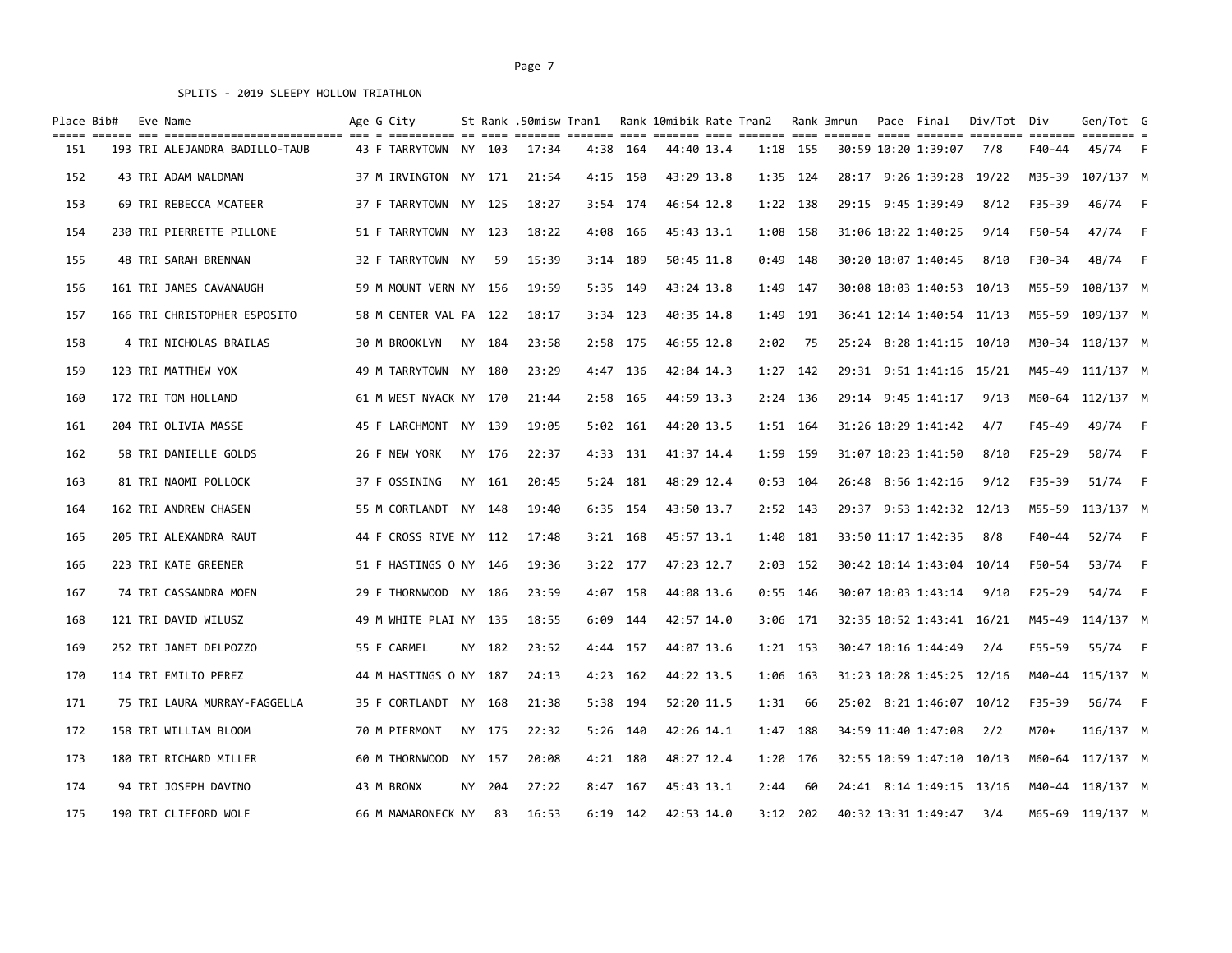| Place Bib# |  | Eve Name                  | Age G City<br>stitution of foot defect contine foot defects foot defects con footing foot contine footing contine footing s |    |        | St Rank .50misw Tran1 |      |            | Rank 10mibik Rate Tran2 |            |            | Rank 3mrun | Pace Final                | Div/Tot Div |            | Gen/Tot G        |  |
|------------|--|---------------------------|-----------------------------------------------------------------------------------------------------------------------------|----|--------|-----------------------|------|------------|-------------------------|------------|------------|------------|---------------------------|-------------|------------|------------------|--|
| 176        |  | 10 TRI JOE DEL GAUDIO     | 36 M NEW YORK                                                                                                               |    | NY 211 | 35:15                 |      | 3:58 130   | 41:35 14.4              | 1:33 117   |            |            | 27:43 9:15 1:50:03 20/22  |             |            | M35-39 120/137 M |  |
| 177        |  | 232 TRI SUSAN SUKOVICH    | 60 F CRANFORD                                                                                                               |    | NJ 185 | 23:58                 |      | 5:13 176   | 47:08 12.7              |            | 2:02 165   |            | 31:49 10:37 1:50:07       | 2/2         | F60-64     | 57/74 F          |  |
| 178        |  | 231 TRI SARAH STEVENSON   | 50 F BRONX                                                                                                                  | ΝY | 87     | 17:02                 |      | 4:44 182   | 48:39 12.3              | 1:45 198   |            |            | 38:07 12:43 1:50:15 11/14 |             | F50-54     | 58/74 F          |  |
| 179        |  | 13 TRI ALEX FLETCHER      | 39 M DOBBS FERR NY 151                                                                                                      |    |        | 19:48                 |      | 5:54 188   | 50:29 11.9              | 1:53 175   |            |            | 32:54 10:58 1:50:56 21/22 |             |            | M35-39 121/137 M |  |
| 180        |  | 203 TRI NORMA LA VECCHIA  | 46 F MOUNT VERN NY 194                                                                                                      |    |        | 25:48                 |      | 3:56 192   | 51:51 11.6              | 1:06 128   |            |            | 28:32 9:31 1:51:11        | 5/7         | F45-49     | 59/74 F          |  |
| 181        |  | 12 TRI ERIC FAY           | 27 M TARRYTOWN NY 201                                                                                                       |    |        | 26:42                 |      | $2:57$ 155 | 43:54 13.7              | 1:35 189   |            |            | 36:22 12:08 1:51:29       | 8/8         |            | M25-29 122/137 M |  |
| 182        |  | 103 TRI SCOTT HUANG       | 45 M IRVINGTON NY 191                                                                                                       |    |        | 25:35                 |      | 7:37 153   | 43:47 13.7              | 1:04 183   |            |            | 34:11 11:24 1:52:12 17/21 |             |            | M45-49 123/137 M |  |
| 183        |  | 174 TRI JOHN LEVY         | 65 M PUTNAM VAL NY 196                                                                                                      |    |        | 25:53                 |      | $3:00$ 101 | 39:26 15.2              | 3:20       | 204        |            | 41:14 13:45 1:52:51       | 4/4         |            | M65-69 124/137 M |  |
| 184        |  | 72 TRI DIANA MCHUGH       | 35 F TARRYTOWN NY 203                                                                                                       |    |        | 27:09                 |      | 3:40 171   | 46:44 12.8              | $2:29$ 177 |            |            | 33:13 11:05 1:53:13 11/12 |             | F35-39     | 60/74 F          |  |
| 185        |  | 97 TRI JASON FLETCHER     | 43 M KINGSTON                                                                                                               |    | NY 118 | 18:11                 |      | 5:38 186   | 50:12 12.0              | 1:13 196   |            |            | 38:03 12:41 1:53:15 14/16 |             |            | M40-44 125/137 M |  |
| 186        |  | 154 TRI KENNETH WEMM      | 53 M NEW YORK                                                                                                               |    | NY 165 | 21:16                 |      | 6:41 183   | 48:55 12.3              | $3:42$ 174 |            |            | 32:48 10:56 1:53:19 19/19 |             |            | M50-54 126/137 M |  |
| 187        |  | 66 TRI BONNIE LONERGAN    | 33 F ARDSLEY                                                                                                                |    | NY 192 | 25:39                 |      | 4:32 185   | 49:23 12.1              |            | 2:14 170   |            | 32:23 10:48 1:54:10       | 9/10        | F30-34     | $61/74$ F        |  |
| 188        |  | 77 TRI TYIANA NUNEZ       | 21 F WESTWOOD                                                                                                               |    | NJ 189 | 24:51                 |      | $2:13$ 184 | 49:19 12.2              | $0:46$ 194 |            |            | 37:26 12:29 1:54:33       | 2/3         | $F20 - 24$ | 62/74 F          |  |
| 189        |  | 45 TRI KIMSUN BARBER      | 25 F TARRYTOWN                                                                                                              |    | NY 195 | 25:53                 | 3:44 | 190        | 51:26 11.7              | 1:32 169   |            |            | 32:12 10:44 1:54:46       | 10/10       | $F25 - 29$ | 63/74 F          |  |
| 190        |  | 233 TRI BARBARA THOMAS    | 59 F TARRYTOWN NY 131                                                                                                       |    |        | 18:39                 |      | 6:53 197   | 53:25 11.2              | 2:35 178   |            |            | 33:26 11:09 1:54:56       | 3/4         | F55-59     | 64/74 F          |  |
| 191        |  | 156 TRI MICHAEL ALEXIS    | 61 M EAST ELMHU NY 108                                                                                                      |    |        | 17:42                 |      | 4:42 159   | 44:12 13.6              | 2:29       | 208        |            | 46:10 15:24 1:55:13 11/13 |             |            | M60-64 127/137 M |  |
| 192        |  | 218 TRI AMY COLLEY        | 59 F HASTINGS O NY 174                                                                                                      |    |        | 22:14                 |      | 5:05 198   | 53:40 11.2              |            | $0:56$ 182 |            | 33:59 11:20 1:55:52       | 4/4         | F55-59     | 65/74 F          |  |
| 193        |  | 157 TRI BRADLEY ALTMAN    | 61 M NEW ROCHEL NY                                                                                                          |    | 66     | 15:59                 | 6:40 | 201        | 53:59 11.1              | $1:27$ 197 |            |            | 38:03 12:41 1:56:06 12/13 |             |            | M60-64 128/137 M |  |
| 194        |  | 170 TRI RICHARD GREENWALD | 56 M ARMONK                                                                                                                 | ΝY | 95     | 17:15                 |      | 8:33 191   | 51:45 11.6              | 1:17 199   |            |            | 38:09 12:43 1:56:57 13/13 |             |            | M55-59 129/137 M |  |
| 195        |  | 16 TRI ROBERT GONYO       | 37 M JACKSON HE NY 197                                                                                                      |    |        | 26:09                 |      | 3:00 187   | 50:17 11.9              | 1:12 190   |            |            | 36:36 12:12 1:57:13 22/22 |             |            | M35-39 130/137 M |  |
| 196        |  | 189 TRI ROBERT WEIRETER   | 60 M CORTLANDT NY 202                                                                                                       |    |        | 26:45                 |      | 5:14 178   | 47:59 12.5              | 2:35 187   |            |            | 34:58 11:40 1:57:29 13/13 |             |            | M60-64 131/137 M |  |
| 197        |  | 54 TRI JILLIAN EDELMAN    | 34 F NEW YORK                                                                                                               |    | NY 178 | 22:47                 |      | 3:56 204   | 56:25 10.6              | 1:00 184   |            |            | 34:15 11:25 1:58:21 10/10 |             | F30-34     | 66/74 F          |  |
| 198        |  | 110 TRI MARCO MECHELLI    | 44 M ROME                                                                                                                   |    | RM 199 | 26:31                 | 4:03 | 200        | 53:48 11.2              |            | 2:01 185   |            | 34:26 11:29 2:00:46 15/16 |             |            | M40-44 132/137 M |  |
| 199        |  | 111 TRI STEFANO MECHELLI  | 47 M WHITE PLAI NY 198                                                                                                      |    |        | 26:30                 |      | 4:03 199   | 53:48 11.2              | 1:59 186   |            |            | 34:30 11:30 2:00:46 18/21 |             |            | M45-49 133/137 M |  |
| 200        |  | 91 TRI ROBERT CHASEN      | 49 M NEW YORK NY 179                                                                                                        |    |        | 23:14                 | 6:08 | 202        | 54:54 10.9              |            | $0:55$ 193 |            | 37:11 12:24 2:02:20 19/21 |             |            | M45-49 134/137 M |  |